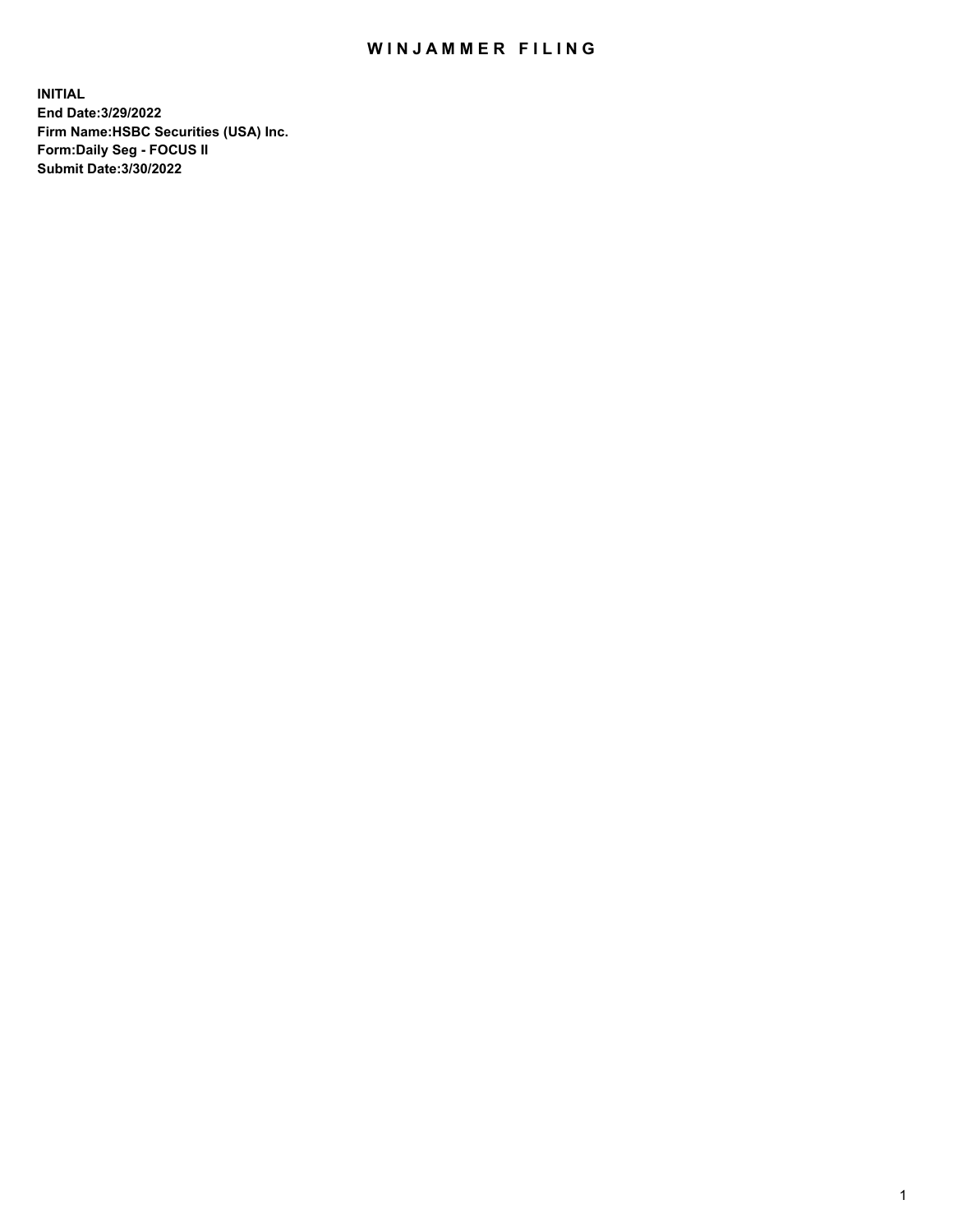**INITIAL End Date:3/29/2022 Firm Name:HSBC Securities (USA) Inc. Form:Daily Seg - FOCUS II Submit Date:3/30/2022 Daily Segregation - Cover Page**

| Name of Company                                                                                                                                                                                                                                                                                                                | <b>HSBC Securities (USA) Inc.</b>                          |
|--------------------------------------------------------------------------------------------------------------------------------------------------------------------------------------------------------------------------------------------------------------------------------------------------------------------------------|------------------------------------------------------------|
| <b>Contact Name</b>                                                                                                                                                                                                                                                                                                            | <b>Michael Vacca</b>                                       |
| <b>Contact Phone Number</b>                                                                                                                                                                                                                                                                                                    | 212-525-7951                                               |
| <b>Contact Email Address</b>                                                                                                                                                                                                                                                                                                   | michael.vacca@us.hsbc.com                                  |
| FCM's Customer Segregated Funds Residual Interest Target (choose one):<br>a. Minimum dollar amount: ; or<br>b. Minimum percentage of customer segregated funds required:%; or<br>c. Dollar amount range between: and; or<br>d. Percentage range of customer segregated funds required between: % and %.                        | 110,000,000<br><u>0</u><br>00<br>0 <sub>0</sub>            |
| FCM's Customer Secured Amount Funds Residual Interest Target (choose one):<br>a. Minimum dollar amount: ; or<br>b. Minimum percentage of customer secured funds required:% ; or<br>c. Dollar amount range between: and; or<br>d. Percentage range of customer secured funds required between:% and%.                           | 15,000,000<br><u>0</u><br>0 <sub>0</sub><br>0 <sub>0</sub> |
| FCM's Cleared Swaps Customer Collateral Residual Interest Target (choose one):<br>a. Minimum dollar amount: ; or<br>b. Minimum percentage of cleared swaps customer collateral required:% ; or<br>c. Dollar amount range between: and; or<br>d. Percentage range of cleared swaps customer collateral required between:% and%. | 75,000,000<br><u>0</u><br>00<br>00                         |

Attach supporting documents CH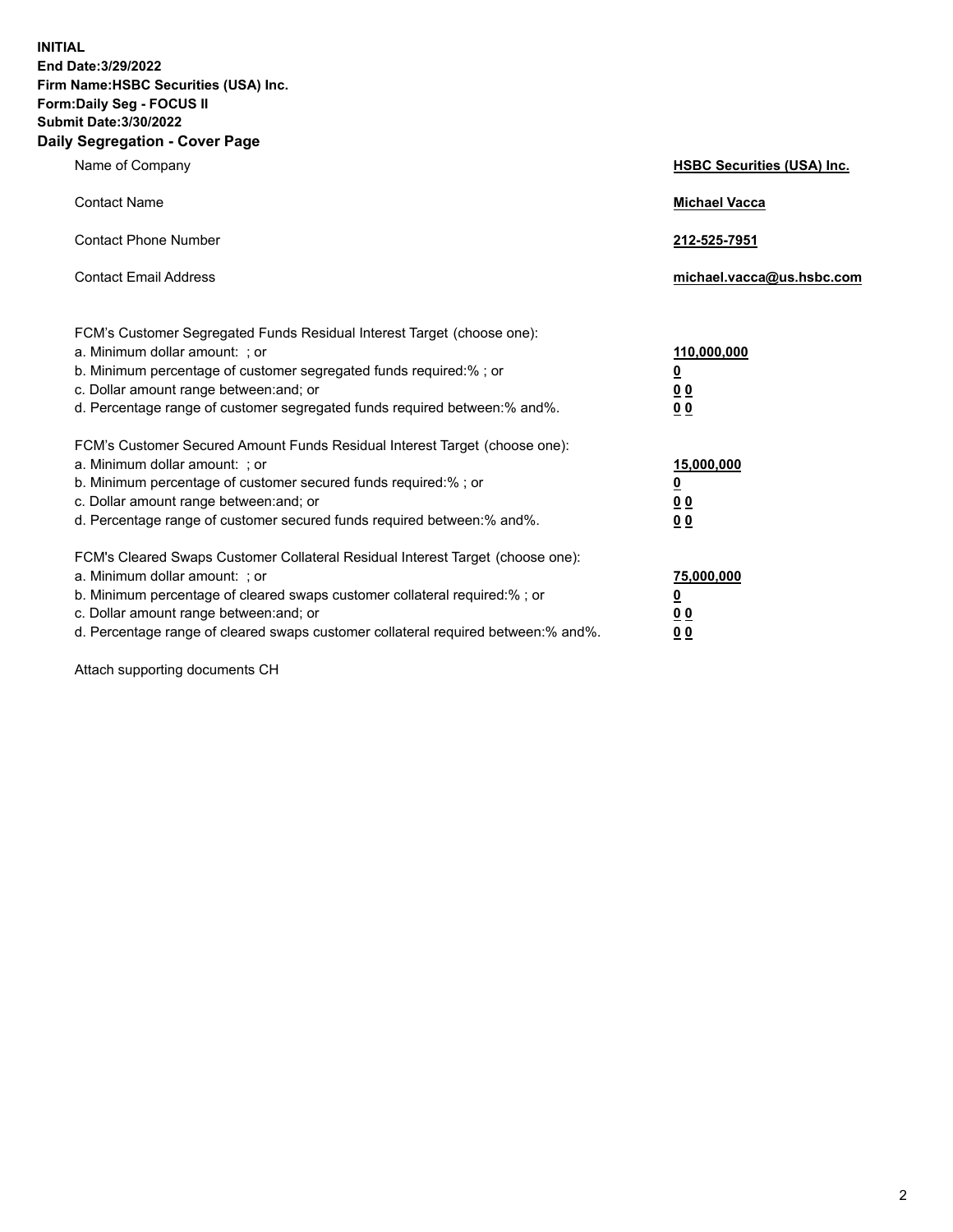**INITIAL End Date:3/29/2022 Firm Name:HSBC Securities (USA) Inc. Form:Daily Seg - FOCUS II Submit Date:3/30/2022 Daily Segregation - Secured Amounts** Foreign Futures and Foreign Options Secured Amounts Amount required to be set aside pursuant to law, rule or regulation of a foreign government or a rule of a self-regulatory organization authorized thereunder **0** [7305] 1. Net ledger balance - Foreign Futures and Foreign Option Trading - All Customers A. Cash **107,344,786** [7315] B. Securities (at market) **44,988,939** [7317] 2. Net unrealized profit (loss) in open futures contracts traded on a foreign board of trade **24,347,825** [7325] 3. Exchange traded options a. Market value of open option contracts purchased on a foreign board of trade **0** [7335] b. Market value of open contracts granted (sold) on a foreign board of trade **0** [7337] 4. Net equity (deficit) (add lines 1. 2. and 3.) **176,681,550** [7345] 5. Account liquidating to a deficit and account with a debit balances - gross amount **31,179** [7351] Less: amount offset by customer owned securities **-31,038** [7352] **141** [7354] 6. Amount required to be set aside as the secured amount - Net Liquidating Equity Method (add lines 4 and 5) **176,681,691** [7355] 7. Greater of amount required to be set aside pursuant to foreign jurisdiction (above) or line 6. **176,681,691** [7360] FUNDS DEPOSITED IN SEPARATE REGULATION 30.7 ACCOUNTS 1. Cash in banks A. Banks located in the United States **32,109,550** [7500] B. Other banks qualified under Regulation 30.7 **0** [7520] **32,109,550** [7530] 2. Securities A. In safekeeping with banks located in the United States **44,988,939** [7540] B. In safekeeping with other banks qualified under Regulation 30.7 **0** [7560] **44,988,939** [7570] 3. Equities with registered futures commission merchants A. Cash **0** [7580] B. Securities **0** [7590] C. Unrealized gain (loss) on open futures contracts **0** [7600] D. Value of long option contracts **0** [7610] E. Value of short option contracts **0** [7615] **0** [7620] 4. Amounts held by clearing organizations of foreign boards of trade A. Cash **0** [7640] B. Securities **0** [7650] C. Amount due to (from) clearing organization - daily variation **0** [7660] D. Value of long option contracts **0** [7670] E. Value of short option contracts **0** [7675] **0** [7680] 5. Amounts held by members of foreign boards of trade A. Cash **145,408,463** [7700] B. Securities **0** [7710] C. Unrealized gain (loss) on open futures contracts **24,347,825** [7720] D. Value of long option contracts **0** [7730] E. Value of short option contracts **0** [7735] **169,756,288** [7740] 6. Amounts with other depositories designated by a foreign board of trade **0** [7760] 7. Segregated funds on hand **0** [7765] 8. Total funds in separate section 30.7 accounts **246,854,777** [7770] 9. Excess (deficiency) Set Aside for Secured Amount (subtract line 7 Secured Statement Page 1 from Line 8) **70,173,086** [7380] 10. Management Target Amount for Excess funds in separate section 30.7 accounts **15,000,000** [7780]

11. Excess (deficiency) funds in separate 30.7 accounts over (under) Management Target **55,173,086** [7785]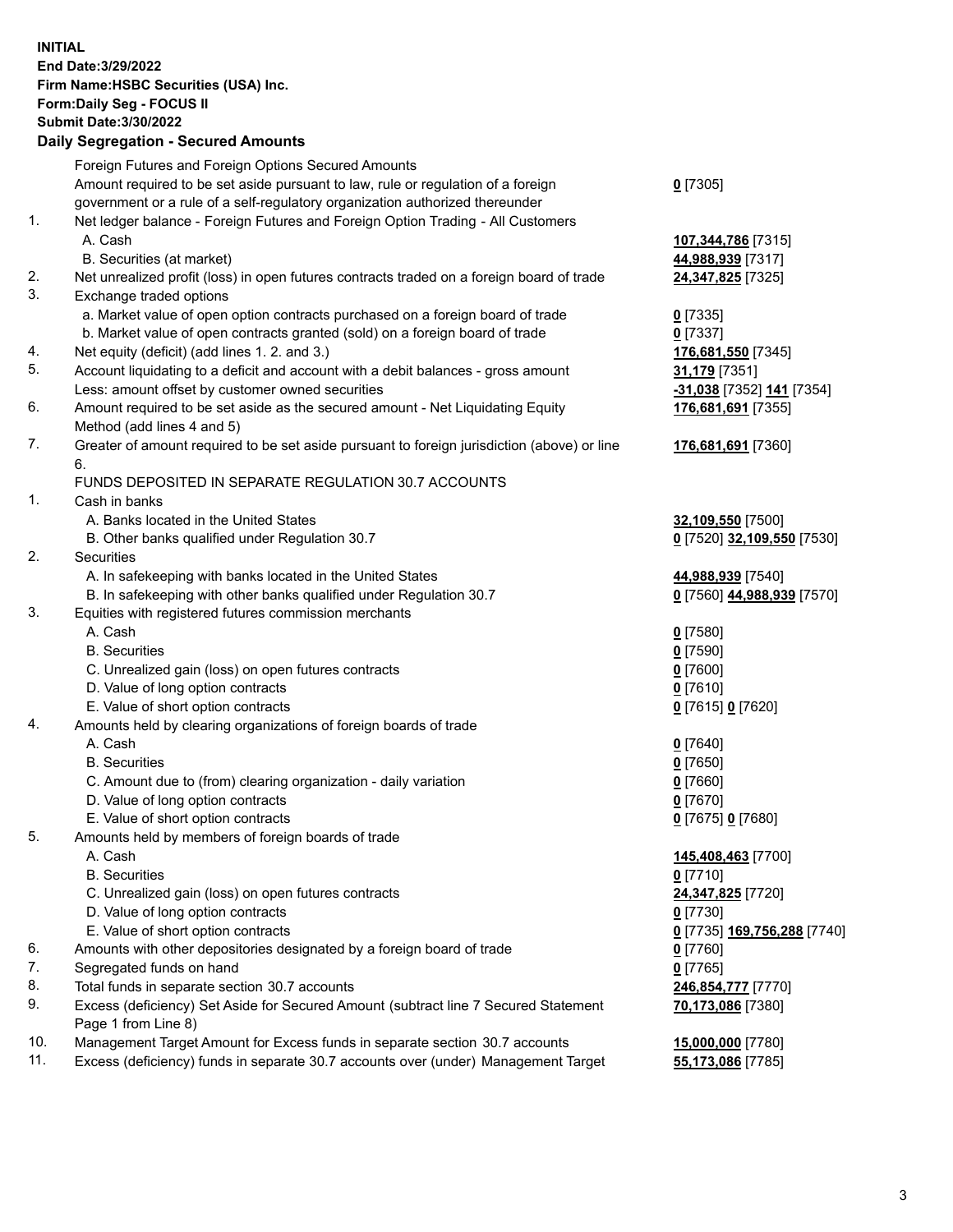**INITIAL End Date:3/29/2022 Firm Name:HSBC Securities (USA) Inc. Form:Daily Seg - FOCUS II Submit Date:3/30/2022 Daily Segregation - Segregation Statement** SEGREGATION REQUIREMENTS(Section 4d(2) of the CEAct) 1. Net ledger balance A. Cash **1,767,522,833** [7010] B. Securities (at market) **987,289,445** [7020] 2. Net unrealized profit (loss) in open futures contracts traded on a contract market **1,037,602,902** [7030] 3. Exchange traded options A. Add market value of open option contracts purchased on a contract market **4,473,382,324** [7032] B. Deduct market value of open option contracts granted (sold) on a contract market **-966,464,466** [7033] 4. Net equity (deficit) (add lines 1, 2 and 3) **7,299,333,038** [7040] 5. Accounts liquidating to a deficit and accounts with debit balances - gross amount **112,400,469** [7045] Less: amount offset by customer securities **-111,536,706** [7047] **863,763** [7050] 6. Amount required to be segregated (add lines 4 and 5) **7,300,196,801** [7060] FUNDS IN SEGREGATED ACCOUNTS 7. Deposited in segregated funds bank accounts A. Cash **11,724,020** [7070] B. Securities representing investments of customers' funds (at market) **0** [7080] C. Securities held for particular customers or option customers in lieu of cash (at market) **89,858,003** [7090] 8. Margins on deposit with derivatives clearing organizations of contract markets A. Cash **2,632,720,591** [7100] B. Securities representing investments of customers' funds (at market) **174,281,285** [7110] C. Securities held for particular customers or option customers in lieu of cash (at market) **821,939,612** [7120] 9. Net settlement from (to) derivatives clearing organizations of contract markets **130,968,802** [7130] 10. Exchange traded options A. Value of open long option contracts **4,473,382,324** [7132] B. Value of open short option contracts **-966,464,466** [7133] 11. Net equities with other FCMs A. Net liquidating equity **323,477** [7140] B. Securities representing investments of customers' funds (at market) **0** [7160] C. Securities held for particular customers or option customers in lieu of cash (at market) **23,269,531** [7170] 12. Segregated funds on hand **52,222,299** [7150] 13. Total amount in segregation (add lines 7 through 12) **7,444,225,478** [7180] 14. Excess (deficiency) funds in segregation (subtract line 6 from line 13) **144,028,677** [7190] 15. Management Target Amount for Excess funds in segregation **110,000,000** [7194] **34,028,677** [7198]

16. Excess (deficiency) funds in segregation over (under) Management Target Amount Excess